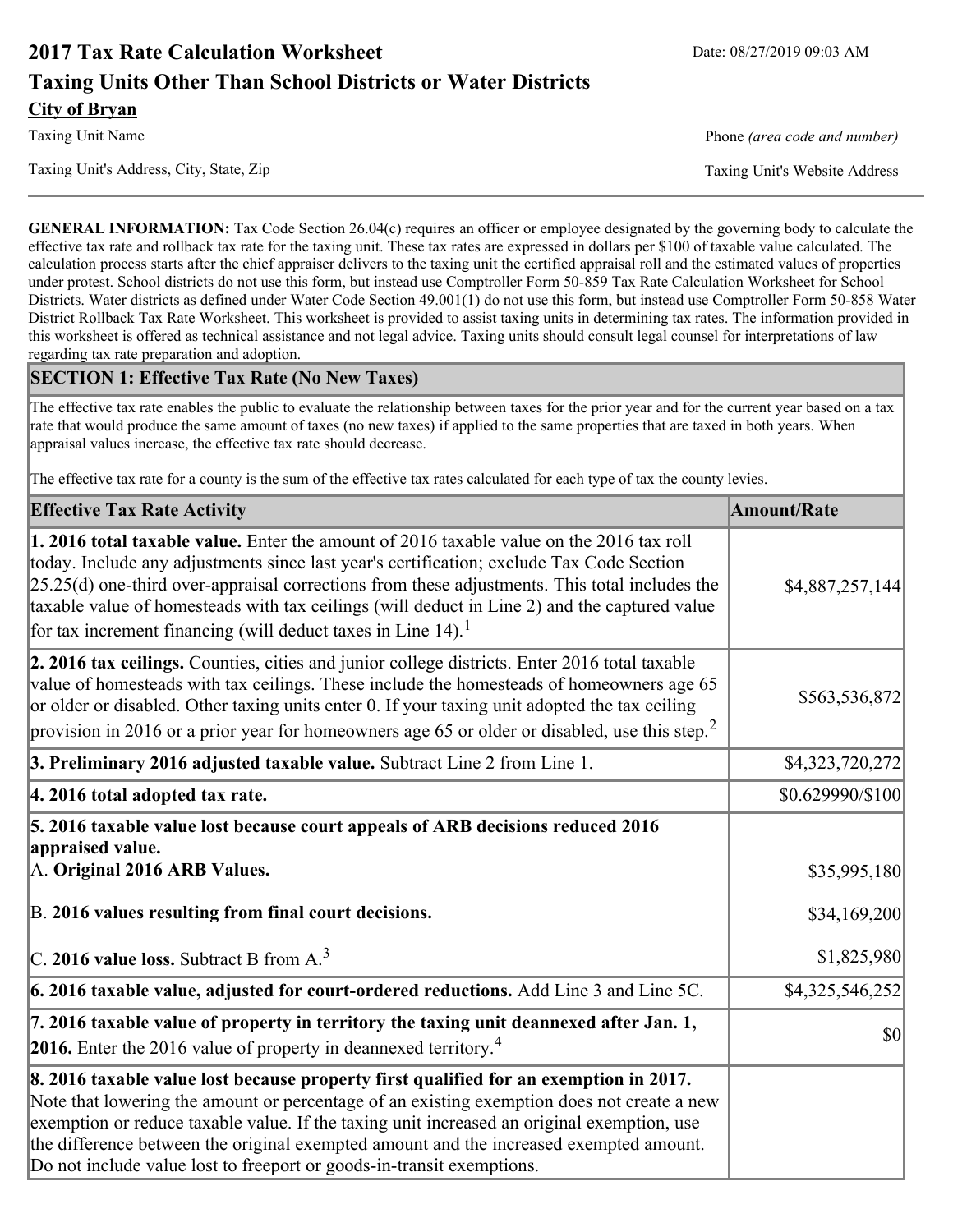| A. Absolute exemptions. Use 2016 market value:                                                                                                                                                                                                                                                                                                                                                                         | \$5,723,035     |
|------------------------------------------------------------------------------------------------------------------------------------------------------------------------------------------------------------------------------------------------------------------------------------------------------------------------------------------------------------------------------------------------------------------------|-----------------|
| B. Partial exemptions. 2017 exemption amount or 2017 percentage exemption times 2016<br>value:                                                                                                                                                                                                                                                                                                                         | \$4,186,161     |
| C. Value loss. Add A and $B^5$ .                                                                                                                                                                                                                                                                                                                                                                                       | \$9,909,196     |
| 9. 2016 taxable value lost because property first qualified for agricultural appraisal (1-<br>d or 1-d-1), timber appraisal, recreational/scenic appraisal or public access airport<br>special appraisal in 2017. Use only properties that qualified in 2017 for the first time; do<br>not use properties that qualified in 2016.                                                                                      |                 |
| A. 2016 market value:                                                                                                                                                                                                                                                                                                                                                                                                  | \$0             |
| B. 2017 productivity or special appraised value:                                                                                                                                                                                                                                                                                                                                                                       | \$0             |
| C. Value loss. Subtract B from $A6$                                                                                                                                                                                                                                                                                                                                                                                    | $ 10\rangle$    |
| 10. Total adjustments for lost value. Add lines 7, 8C and 9C.                                                                                                                                                                                                                                                                                                                                                          | \$9,909,196     |
| 11. 2016 adjusted taxable value. Subtract Line 10 from Line 6.                                                                                                                                                                                                                                                                                                                                                         | \$4,315,637,056 |
| 12. Adjusted 2016 taxes. Multiply Line 4 by Line 11 and divide by \$100.                                                                                                                                                                                                                                                                                                                                               | \$27,188,081    |
| 13. Taxes refunded for years preceding tax year 2016. Enter the amount of taxes refunded<br>by the taxing unit for tax years preceding tax year 2016. Types of refunds include court<br>decisions, Tax Code Section 25.25(b) and (c) corrections and Tax Code Section 31.11<br>payment errors. Do not include refunds for tax year 2016. This line applies only to tax years<br>preceding tax year $2016$ <sup>7</sup> | \$13,091        |
| 14. Taxes in tax increment financing (TIF) for tax year 2016. Enter the amount of taxes<br>paid into the tax increment fund for a reinvestment zone as agreed by the taxing unit. If the<br>taxing unit has no 2017 captured appraised value in Line 16D, enter $0.8$                                                                                                                                                  | \$1,998,683     |
| 15. Adjusted 2016 taxes with refunds and TIF adjustment. Add Lines 12 and 13, subtract<br>Line $149$                                                                                                                                                                                                                                                                                                                   | \$25,202,489    |
| 16. Total 2017 taxable value on the 2017 certified appraisal roll today. This value<br>includes only certified values and includes the total taxable value of homesteads with tax<br>ceilings (will deduct in Line 18). These homesteads include homeowners age 65 or older or<br>disabled. <sup>10</sup>                                                                                                              |                 |
| A. Certified values:                                                                                                                                                                                                                                                                                                                                                                                                   | \$5,435,235,658 |
| B. Counties: Include railroad rolling stock values certified by the Comptroller's office:                                                                                                                                                                                                                                                                                                                              | \$0             |
| C. Pollution control and energy storage system exemption : Deduct the value of property<br>exempted for the current tax year for the first time as pollution control or energy storage<br>system property:                                                                                                                                                                                                             | \$0             |
| D. Tax increment financing: Deduct the 2017 captured appraised value of property taxable<br>by a taxing unit in a tax increment financing zone for which the 2017 taxes will be deposited<br>into the tax increment fund. Do not include any new property value that will be included in                                                                                                                               | \$417,829,881   |
| Line 21 below. <sup>11</sup>                                                                                                                                                                                                                                                                                                                                                                                           | \$5,017,405,777 |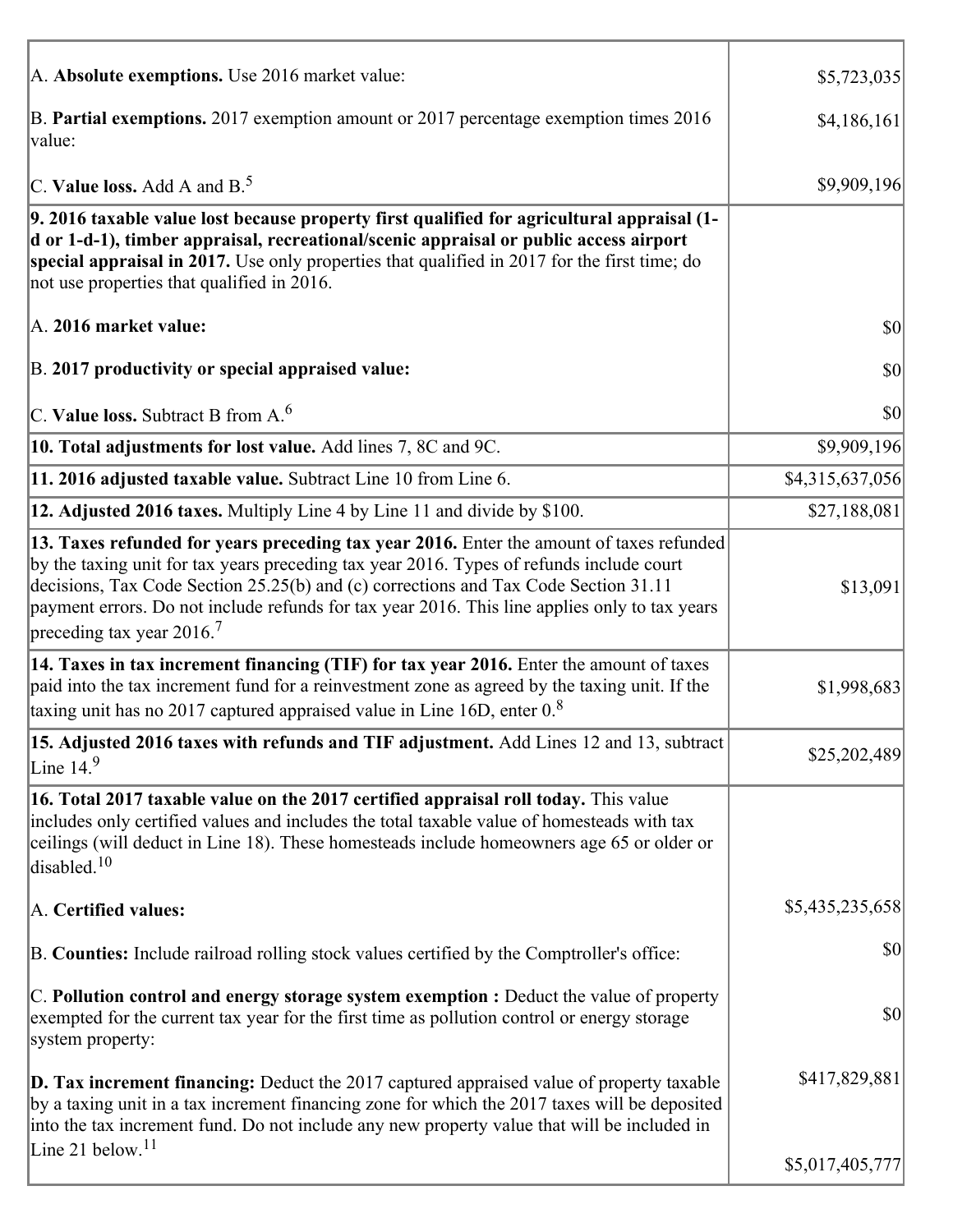| E. Total 2017 value. Add A and B, then subtract C and D.                                                                                                                                                                                                                                                                                                                                                                                                                                                                                                                                                                                                                                                                 |                  |
|--------------------------------------------------------------------------------------------------------------------------------------------------------------------------------------------------------------------------------------------------------------------------------------------------------------------------------------------------------------------------------------------------------------------------------------------------------------------------------------------------------------------------------------------------------------------------------------------------------------------------------------------------------------------------------------------------------------------------|------------------|
| $ 17$ . Total value of properties under protest or not included on certified appraisal roll. <sup>12</sup>                                                                                                                                                                                                                                                                                                                                                                                                                                                                                                                                                                                                               |                  |
| $\vert$ A. 2017 taxable value of properties under protest. The chief appraiser certifies a list of<br>properties still under ARB protest. The list shows the appraisal district's value and the<br>taxpayer's claimed value, if any, or an estimate of the value if the taxpayer wins. For each of<br>the properties under protest, use the lowest of these values. Enter the total value. <sup>13</sup>                                                                                                                                                                                                                                                                                                                 | \$999,575        |
| B. 2017 value of properties not under protest or included on certified appraisal roll.<br>The chief appraiser gives taxing units a list of those taxable properties that the chief<br>appraiser knows about, but are not included in the appraisal roll certification. These<br>properties also are not on the list of properties that are still under protest. On this list of<br>properties, the chief appraiser includes the market value, appraised value and exemptions for<br>the preceding year and a reasonable estimate of the market value, appraised value and<br>exemptions for the current year. Use the lower market, appraised or taxable value (as<br>appropriate). Enter the total value. <sup>14</sup> | \$0              |
| C. Total value under protest or not certified: Add A and B.                                                                                                                                                                                                                                                                                                                                                                                                                                                                                                                                                                                                                                                              | \$999,575        |
| 18. 2017 tax ceilings. Counties, cities and junior colleges enter 2017 total taxable value of<br>homesteads with tax ceilings. These include the homesteads of homeowners age 65 or older<br>or disabled. Other taxing units enter 0. If your taxing units adopted the tax ceiling provision<br>$\vert$ in 2016 or a prior year for homeowners age 65 or older or disabled, use this step. <sup>15</sup>                                                                                                                                                                                                                                                                                                                 | \$618,020,159    |
| 19. 2017 total taxable value. Add Lines 16E and 17C. Subtract Line 18.                                                                                                                                                                                                                                                                                                                                                                                                                                                                                                                                                                                                                                                   | \$4,400,385,193  |
| 20. Total 2017 taxable value of properties in territory annexed after Jan. 1, 2016.<br>Include both real and personal property. Enter the 2017 value of property in territory<br>annexed. <sup>16</sup>                                                                                                                                                                                                                                                                                                                                                                                                                                                                                                                  | $ 10\rangle$     |
| 21. Total 2017 taxable value of new improvements and new personal property located<br>in new improvements. New means the item was not on the appraisal roll in 2016. An<br>improvement is a building, structure, fixture or fence erected on or affixed to land. New<br>additions to existing improvements may be included if the appraised value can be<br>determined. New personal property in a new improvement must have been brought into the<br>taxing unit after Jan. 1, 2016, and be located in a new improvement. New improvements do<br>include property on which a tax abatement agreement has expired for $2017$ . <sup>17</sup>                                                                             | \$190,375,872    |
| 22. Total adjustments to the 2017 taxable value. Add Lines 20 and 21.                                                                                                                                                                                                                                                                                                                                                                                                                                                                                                                                                                                                                                                    | \$190,375,872    |
| 23. 2017 adjusted taxable value. Subtract Line 22 from Line 19.                                                                                                                                                                                                                                                                                                                                                                                                                                                                                                                                                                                                                                                          | \$4,210,009,321] |
| 24. 2017 effective tax rate. Divide Line 15 by Line 23 and multiply by $$100$ . <sup>18</sup>                                                                                                                                                                                                                                                                                                                                                                                                                                                                                                                                                                                                                            | \$0.598632/\$100 |
| 25. COUNTIES ONLY. Add together the effective tax rates for each type of tax the county<br>levies. The total is the 2017 county effective tax rate. <sup>19</sup>                                                                                                                                                                                                                                                                                                                                                                                                                                                                                                                                                        |                  |

- <sup>2</sup>Tex. Tax Code Section 26.012(14)
- <sup>1</sup>Tex. Tax Code Section 26.012(14) <sup>9</sup>Tex. Tax Code Section 26.012(13) <sup>9</sup>Tex. Tax Code Section 26.012
	-
- <sup>3</sup>Tex. Tax Code Section 26.012(13) <sup>11</sup>Tex. Tax Code Section 26.03(c) <sup>4</sup>Tex. Tax Code Section 26.01(c) and <sup>12</sup>Tex. Tax Code Section 26.01(c) and <sup>12</sup>Tex. Tax Code Section 26.01(c) and <sup>12</sup>Tex. Tax Code Section 26.01(c) <sup>12</sup>Tex. Tax Code Section 26.01(c) and (d)
- 
- <sup>5</sup>Tex. Tax Code Section 26.012(15) <sup>13</sup>Tex. Tax Code Section 26.01(c) <sup>6</sup>Tex. Tax Code Section 26.01(d)
- <sup>6</sup>Tex. Tax Code Section 26.012(15) <sup>14</sup>Tex. Tax Code Section 26.01(d)<sup>7</sup>Tex. Tax Code Section 26.012(6)
- $7$ Tex. Tax Code Section 26.012(13)
- 
- 
- ${}^{8}$ Tex. Tax Code Section 26.03(c)  ${}^{16}$ Tex. Tax Code Section 26.012(17)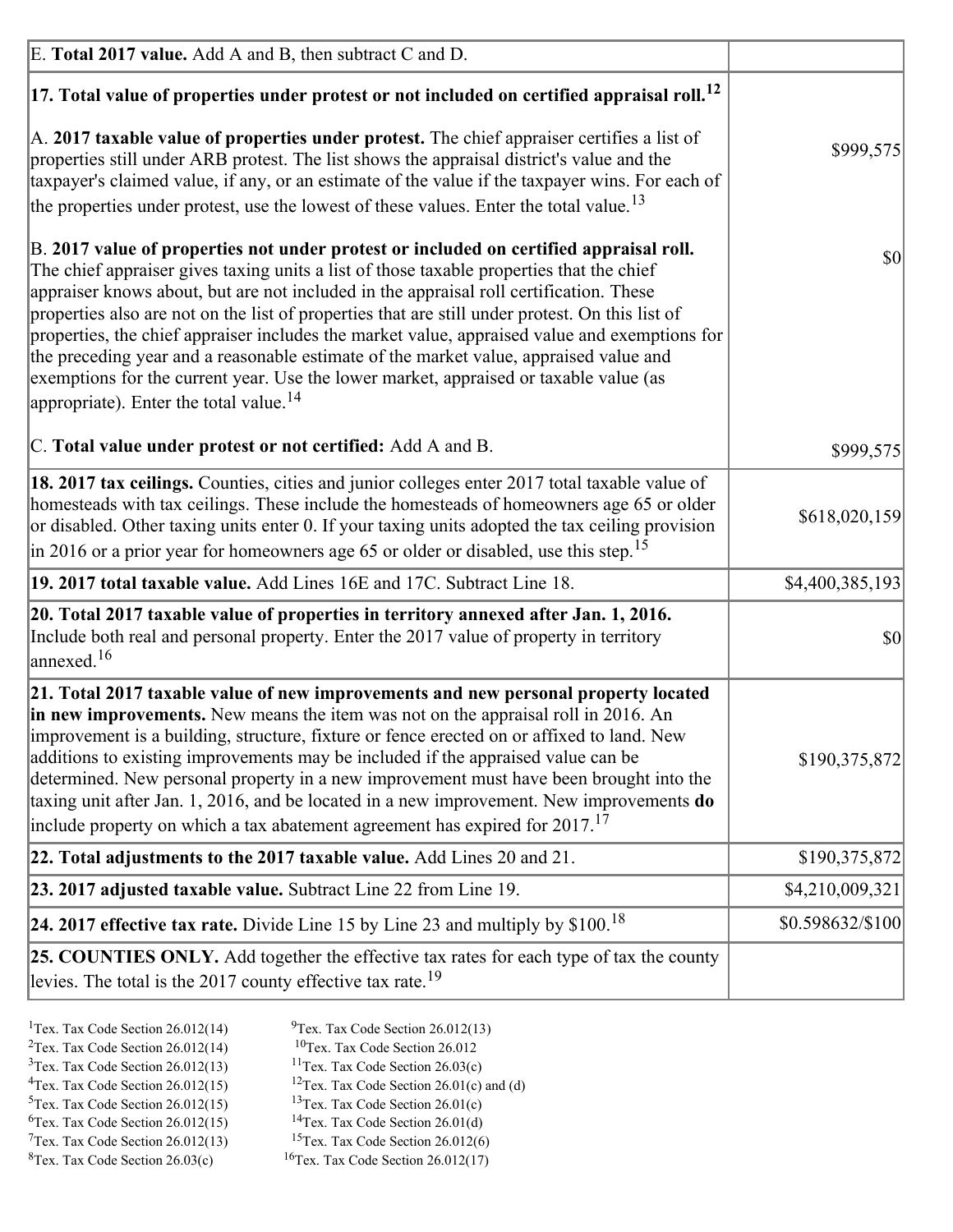### **SECTION 2: Rollback Tax Rate**

The rollback tax rate is split into two separate rates:

- 1. **Maintenance and Operations (M&O):** The M&O portion is the tax rate that is needed to raise the same amount of taxes that the taxing unit levied in the prior year plus eight percent. This rate accounts for such things as salaries, utilities and day-to-day operations.
- 2. **Debt:** The debt tax rate includes the debt service necessary to pay the taxing unit's debt payments in the coming year. This rate accounts for principal and interest on bonds and other debt secured by property tax revenue.

The rollback tax rate for a county is the sum of the rollback tax rates calculated for each type of tax the county levies. In most cases the rollback tax rate exceeds the effective tax rate, but occasionally decreases in a taxing unit's debt service will cause the effective tax rate to be higher than the rollback tax rate.

| <b>Rollback Tax Rate Activity</b>                                                                                                                                                                                                                                                                                                                                                                                                                                                                                                                                                                                                                                       | <b>Amount/Rate</b> |
|-------------------------------------------------------------------------------------------------------------------------------------------------------------------------------------------------------------------------------------------------------------------------------------------------------------------------------------------------------------------------------------------------------------------------------------------------------------------------------------------------------------------------------------------------------------------------------------------------------------------------------------------------------------------------|--------------------|
| 26. 2016 maintenance and operations (M&O) tax rate.                                                                                                                                                                                                                                                                                                                                                                                                                                                                                                                                                                                                                     | \$0.448172/\$100   |
| $ 27.2016$ adjusted taxable value. Enter the amount from Line 11.                                                                                                                                                                                                                                                                                                                                                                                                                                                                                                                                                                                                       | \$4,315,637,056    |
| 28. 2016 M&O taxes.                                                                                                                                                                                                                                                                                                                                                                                                                                                                                                                                                                                                                                                     |                    |
|                                                                                                                                                                                                                                                                                                                                                                                                                                                                                                                                                                                                                                                                         |                    |
| A. Multiply Line 26 by Line 27 and divide by \$100.                                                                                                                                                                                                                                                                                                                                                                                                                                                                                                                                                                                                                     | \$19,341,476       |
| B. Cities, counties and hospital districts with additional sales tax: Amount of additional<br>sales tax collected and spent on M&O expenses in 2016. Enter amount from full year's sales<br>tax revenue spent for M&O in 2016 fiscal year, if any. Other taxing units enter 0. Counties<br>exclude any amount that was spent for economic development grants from the amount of<br>sales tax spent.                                                                                                                                                                                                                                                                     | \$6,510,718        |
| C. Counties: Enter the amount for the state criminal justice mandate. If second or later year,<br>the amount is for increased cost above last year's amount. Other taxing units enter 0.                                                                                                                                                                                                                                                                                                                                                                                                                                                                                | $ 10\rangle$       |
| D. Transferring function: If discontinuing all of a department, function or activity and<br>transferring it to another taxing unit by written contract, enter the amount spent by the taxing<br>unit discontinuing the function in the 12 months preceding the month of this calculation. If<br>the taxing unit did not operate this function for this 12-month period, use the amount spent<br>in the last full fiscal year in which the taxing unit operated the function. The taxing unit<br>discontinuing the function will subtract this amount in H below. The taxing unit receiving<br>the function will add this amount in H below. Other taxing units enter 0. | $ 10\rangle$       |
| E. Taxes refunded for years preceding tax year 2016: Enter the amount of M&O taxes<br>refunded in the preceding year for taxes before that year. Types of refunds include court<br>decisions, Tax Code Section 25.25(b) and (c) corrections and Tax Code Section 31.11<br>payment errors. Do not include refunds for tax year 2016. This line applies only to tax years<br>preceding tax year 2016.                                                                                                                                                                                                                                                                     | \$9,204            |
| F. Enhanced indigent health care expenditures: Enter the increased amount for the<br>current year's enhanced indigent health care expenditures above the preceding tax year's<br>enhanced indigent health care expenditures, less any state assistance.                                                                                                                                                                                                                                                                                                                                                                                                                 | $ 10\rangle$       |
| G. Taxes in TIF: Enter the amount of taxes paid into the tax increment fund for a<br>reinvestment zone as agreed by the taxing unit. If the taxing unit has no 2017 captured<br>appraised value in Line 16D, enter 0.                                                                                                                                                                                                                                                                                                                                                                                                                                                   | \$1,421,663        |
| <b>H. Adjusted M&amp;O Taxes.</b> Add A, B, C, E and F. For taxing unit with D, subtract if<br>discontinuing function and add if receiving function. Subtract G.                                                                                                                                                                                                                                                                                                                                                                                                                                                                                                        | \$24,439,735       |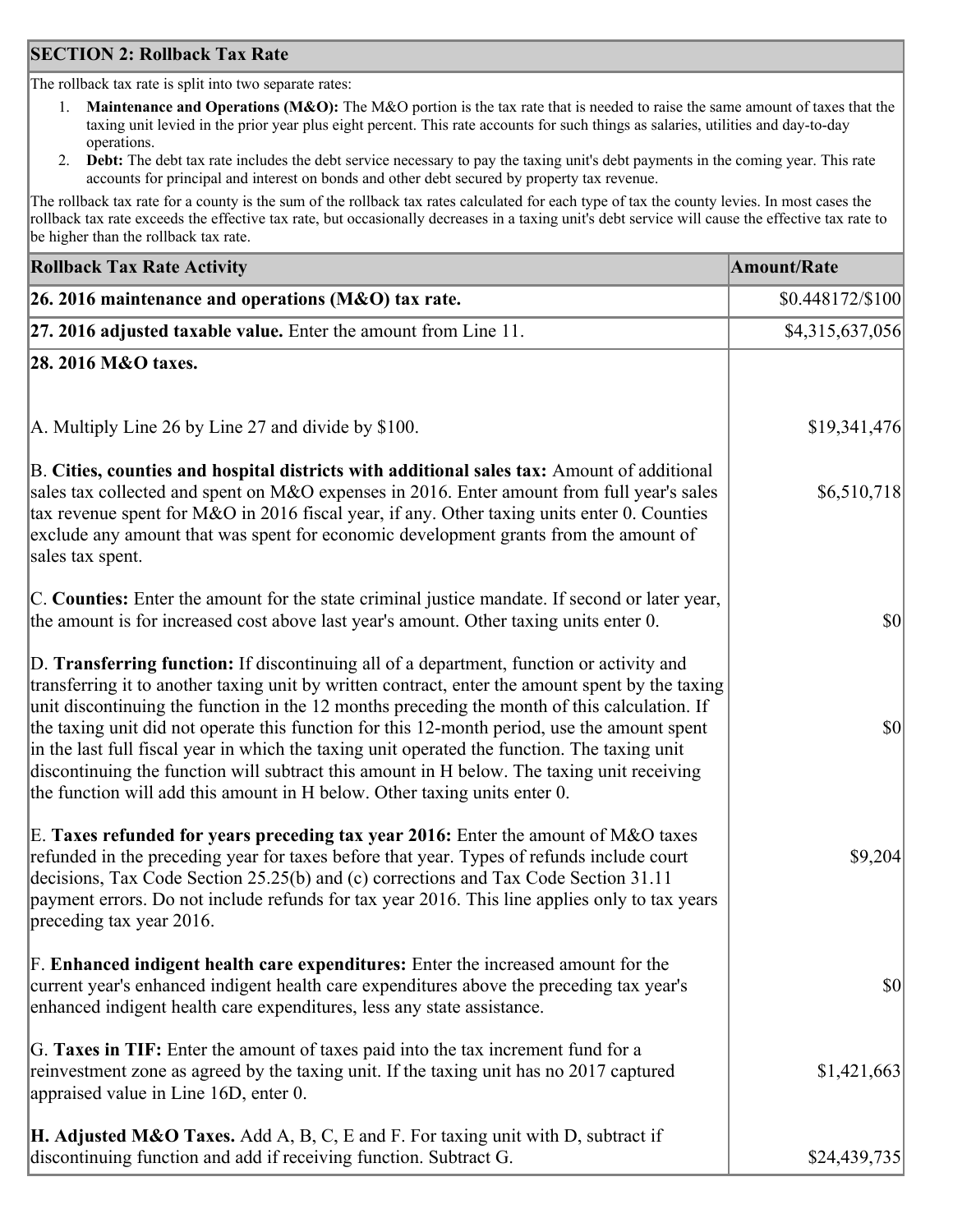| 29. 2017 adjusted taxable value. Enter Line 23 from the Effective Tax Rate Worksheet.                                                                                                                                                                                                                                                                                                          | \$4,210,009,321            |
|------------------------------------------------------------------------------------------------------------------------------------------------------------------------------------------------------------------------------------------------------------------------------------------------------------------------------------------------------------------------------------------------|----------------------------|
| 30. 2017 effective maintenance and operations rate. Divide Line 28H by Line 29 and<br>multiply by \$100.                                                                                                                                                                                                                                                                                       | \$0.580515/\$100           |
| $31.2017$ rollback maintenance and operation rate. Multiply Line 30 by 1.08.                                                                                                                                                                                                                                                                                                                   | $$0.626956/\$100$          |
| 32. Total 2017 debt to be paid with property taxes and additional sales tax revenue.<br>Debt means the interest and principal that will be paid on debts that:<br>$(1)$ are paid by property taxes,<br>$(2)$ are secured by property taxes,<br>$(3)$ are scheduled for payment over a period longer than one year and<br>$(4)$ are not classified in the taxing unit's budget as M&O expenses. |                            |
| A. Debt also includes contractual payments to other taxing units that have incurred debts on<br>behalf of this taxing unit, if those debts meet the four conditions above. Include only<br>amounts that will be paid from property tax revenue. Do not include appraisal district budget<br>payments. Enter debt amount.                                                                       | \$10,773,451               |
| B. Subtract unencumbered fund amount used to reduce total debt.                                                                                                                                                                                                                                                                                                                                | \$1,203,405                |
| C. Subtract <b>amount paid</b> from other resources.<br>D. Adjusted debt. Subtract B and C from A.                                                                                                                                                                                                                                                                                             | \$2,291,653<br>\$7,278,393 |
| 33. Certified 2016 excess debt collections. Enter the amount certified by the collector.                                                                                                                                                                                                                                                                                                       | \$0                        |
| 34. Adjusted 2017 debt. Subtract Line 33 from Line 32D.                                                                                                                                                                                                                                                                                                                                        | \$7,278,393                |
| 35. Certified 2017 anticipated collection rate. Enter the rate certified by the collector. If<br>the rate is 100 percent or greater, enter 100 percent.                                                                                                                                                                                                                                        | 100.00%                    |
| 36. 2017 debt adjusted for collections. Divide Line 34 by Line 35                                                                                                                                                                                                                                                                                                                              | \$7,278,393                |
| $37.2017$ total taxable value. Enter the amount on Line 19.                                                                                                                                                                                                                                                                                                                                    | \$4,400,385,193            |
| <b>38. 2017 debt tax rate.</b> Divide Line 36 by Line 37 and multiply by \$100.                                                                                                                                                                                                                                                                                                                | $$0.165403 \times 100$     |
| 39. 2017 rollback tax rate. Add Lines 31 and 38.                                                                                                                                                                                                                                                                                                                                               | \$0.792359/\$100           |
| 40. COUNTIES ONLY. Add together the rollback tax rates for each type of tax the county<br>levies. The total is the 2017 county rollback tax rate.                                                                                                                                                                                                                                              |                            |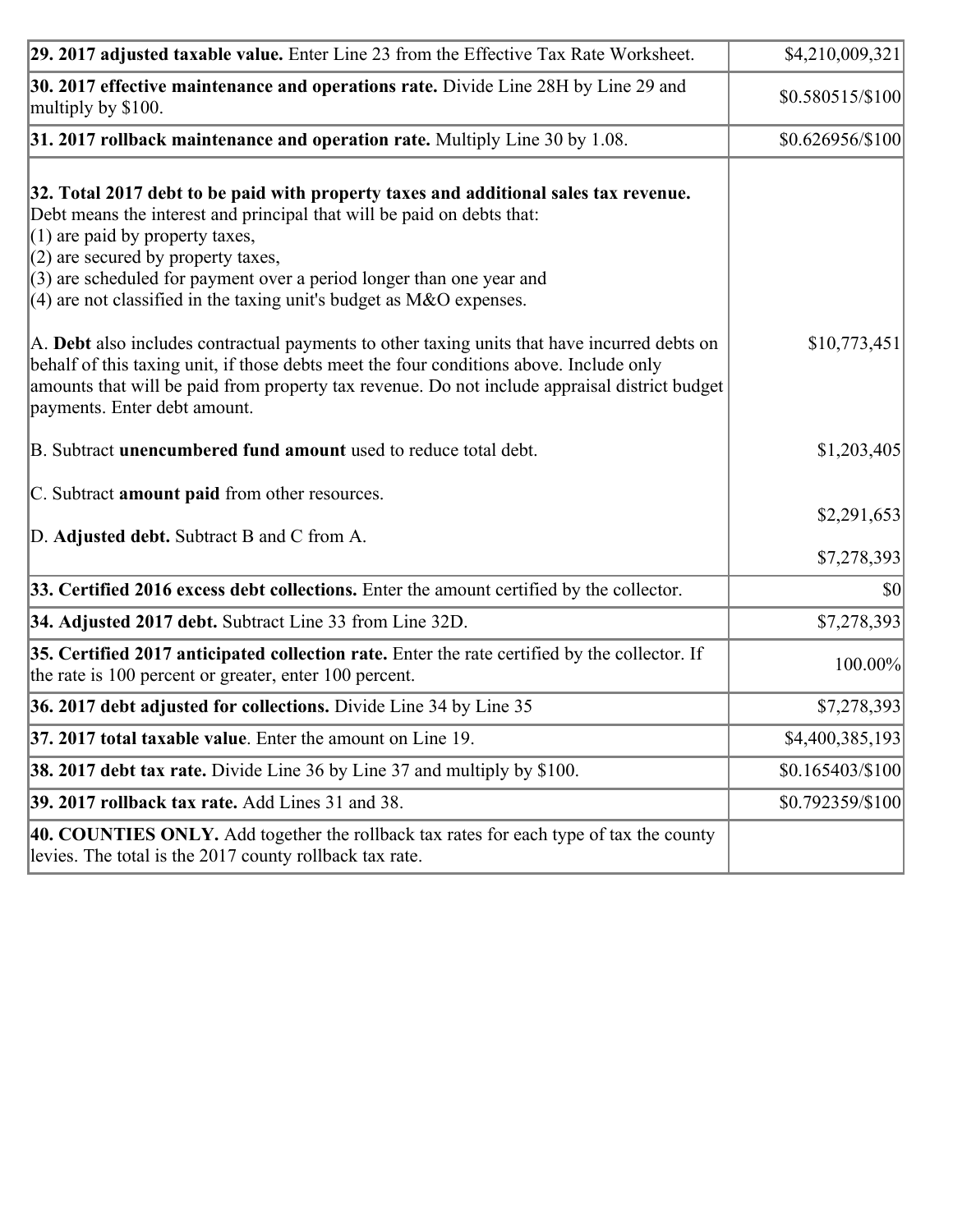## **SECTION 3: Additional Sales Tax to Reduce Property Taxes**

Cities, counties and hospital districts may levy a sales tax specifically to reduce property taxes. Local voters by election must approve imposing or abolishing the additional sales tax. If approved, the taxing unit must reduce its effective and rollback tax rates to offset the expected sales tax revenue.

This section should only be completed by a county, city or hospital district that is required to adjust its effective tax rate and/or rollback tax rate because it adopted the additional sales tax.

| <b>Activity</b>                                                                                                                                                                                                                                                                                                                                                                                         | <b>Amount/Rate</b>                  |
|---------------------------------------------------------------------------------------------------------------------------------------------------------------------------------------------------------------------------------------------------------------------------------------------------------------------------------------------------------------------------------------------------------|-------------------------------------|
| 41. Taxable Sales. For taxing units that adopted the sales tax in November 2016 or May<br>[2017, enter the Comptroller's estimate of taxable sales for the previous four quarters. <sup>20</sup><br>Taxing units that adopted the sales tax before November 2016, skip this line.                                                                                                                       | $\vert \mathbf{S} \mathbf{O} \vert$ |
| 42. Estimated sales tax revenue. Counties exclude any amount that is or will be spent for<br>economic development grants from the amount of estimated sales tax revenue. <sup>21</sup><br>Taxing units that adopted the sales tax in November 2016 or in May 2017.<br>Multiply the amount on Line 41 by the sales tax rate (.01, .005 or .0025, as applicable) and<br>multiply the result by $.95^{22}$ | \$6,510,718                         |
| - or -                                                                                                                                                                                                                                                                                                                                                                                                  |                                     |
| Taxing units that adopted the sales tax before November 2016.<br>Enter the sales tax revenue for the previous four quarters. Do not multiply by .95.                                                                                                                                                                                                                                                    |                                     |
| 43. 2017 total taxable value. Enter the amount from Line 37 of the Rollback Tax Rate<br>Worksheet.                                                                                                                                                                                                                                                                                                      | \$4,400,385,193                     |
| 44. Sales tax adjustment rate. Divide Line 42 by Line 43 and multiply by \$100.                                                                                                                                                                                                                                                                                                                         | \$0.147958/\$100                    |
| 45. 2017 effective tax rate, unadjusted for sales tax. <sup>23</sup> Enter the rate from Line 24 or 25,<br>as applicable, on the Effective Tax Rate Worksheet.                                                                                                                                                                                                                                          | \$0.598632/\$100                    |
| 46. 2017 effective tax rate, adjusted for sales tax.<br>Taxing units that adopted the sales tax in November 2016 or in May 2017.<br>Subtract Line 44 from Line 45. Skip to Line 47 if you adopted the additional sales tax before<br>November 2016.                                                                                                                                                     | \$0.598632/\$100                    |
| 47. 2017 rollback tax rate, unadjusted for sales tax. <sup>24</sup> Enter the rate from Line 39 or 40,<br>as applicable, of the Rollback Tax Rate Worksheet.                                                                                                                                                                                                                                            | \$0.792359/\$100                    |
| $ 48.2017$ rollback tax rate, adjusted for sales tax. Subtract Line 44 from Line 47.                                                                                                                                                                                                                                                                                                                    | \$0.644401/\$100                    |

<sup>17</sup>Tex. Tax Code Section 26.012(17)

<sup>18</sup>Tex. Tax Code Section 26.04(c)

<sup>19</sup>Tex. Tax Code Section 26.04(d)

<sup>20</sup>Tex. Tax Code Section 26.041(d)

- $21$ Tex. Tax Code Section 26.041(i)
- <sup>22</sup>Tex. Tax Code Section 26.041(d)
- <sup>23</sup>Tex. Tax Code Section  $26.04(c)$

<sup>24</sup>Tex. Tax Code Section  $26.04(c)$